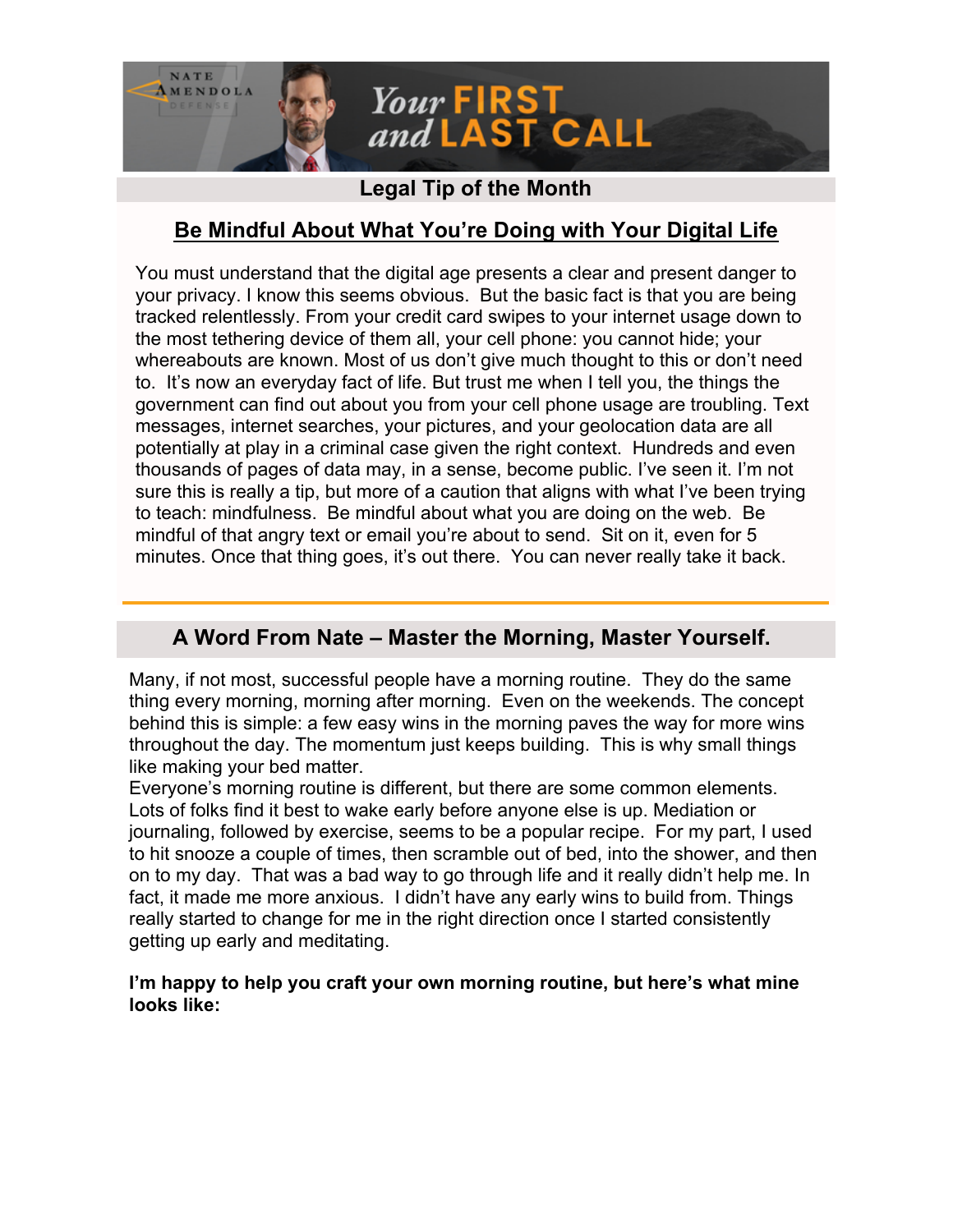**5:00 AM – Wake up.** No snooze button. I use my iPhone for an alarm and keep it far away from my bed. Remember, small wins. It feels great to get up without hitting the snooze button. Trust me, this one simple thing will change your game. It's also easier to get up at this time if you go to bed around 9 on a stomach that's not full. I drink at least 8 ounces of water as soon as I get up.

**5:15-5:35 AM** – Mediate for 20 minutes. I do this every single morning without fail. Once you build momentum on this, you won't want to stop. Most days I do solo insight meditation, but many years ago I started out using the awesome [10](https://www.tenpercent.com/?~tracking_information~) [Percent Happier app](https://www.tenpercent.com/?~tracking_information~)

**6:00 – 7:00 AM** – Exercise. I lift 3 days a week and try to do some form of cardio another 1-2 days. Lately, I've been setting a treadmill at a 15% incline and walking at 3 or 3.5 MPH or I go to [Orange Theory Fitness](https://www.orangetheory.com/en-us?~tracking_information~).

**7:00 – 8:00 AM** – Normal stuff like showering, breakfast, and playing with my baby boy. For breakfast, I usually do an apple with peanut butter and beef jerky. Or sometimes I'll do a fresh can of [Amy's Refried beans](https://www.target.com/p/amy-39-s-organic-vegetarian-traditional-refriend-beans-15-4oz/-/A-14770289?ref=tgt_adv_XS000000&AFID=google_pla_df&fndsrc=tgtao&DFA=71700000012732781&CPNG=PLA_Grocery%2BShopping_Local%7CGrocery_Ecomm_Food_Bev&adgroup=SC_Grocery&LID=700000001170770pgs&LNM=PRODUCT_GROUP&network=g&device=c&location=9001954&targetid=aud-1601604867532:pla-332457914846&ds_rl=1246978&ds_rl=1248099&gclid=Cj0KCQiAxc6PBhCEARIsAH8Hff08PsxOy05LFoyfcvkKNDcWEVFWZyJL1WE-0qElmhlOVOv5u6C7VMQaAp45EALw_wcB&gclsrc=aw.ds).

| TORIC                                                     | $\lambda\lambda$            |
|-----------------------------------------------------------|-----------------------------|
|                                                           |                             |
| <b>FUE LINCED</b>                                         |                             |
| Emeditate                                                 |                             |
| aureise                                                   |                             |
| 17 Prepart cross examination for Smith motion to Suppless |                             |
| is triper opening stakement FOR TINS case                 |                             |
| a Draft Wis Content                                       |                             |
| 12 Check on payments from:                                | Prepare Closs               |
| - Falmer                                                  | He pare upon und            |
| $-$ <i>Irrels</i>                                         |                             |
| $-500$                                                    |                             |
| $ Alltn$                                                  | $M_1 h + h_1 w + h_2 s$ .30 |
| $D \in \mathfrak{m}_{\lambda}$ .                          |                             |
| $-0f_{n}$                                                 |                             |
| $-br+1$                                                   |                             |
| $-$ Even                                                  |                             |
| $-$ skvt                                                  |                             |
|                                                           |                             |
|                                                           |                             |
| O Perfect sentencing memo For.                            |                             |
| $-l\nu h·k^j$                                             |                             |
| $-Rlnck$                                                  |                             |
| C Call PA's in Nantucket & Plymouth 12: Smith & Atling    |                             |
| A Praft Museller content                                  |                             |
|                                                           |                             |
| 13 Pick up dry Cleany<br>12 make it home by 5,30          |                             |
|                                                           |                             |
|                                                           |                             |
|                                                           |                             |
|                                                           |                             |
|                                                           |                             |
|                                                           |                             |
|                                                           |                             |
|                                                           |                             |
|                                                           |                             |
|                                                           |                             |
|                                                           |                             |
|                                                           |                             |
|                                                           |                             |
|                                                           |                             |
|                                                           |                             |
|                                                           |                             |

I also have a routine once I get into the office. Every day is a battle, and without a battle plan, you're in big trouble. Every day you must know what direction to point your compass in, and you must know what you need to do to get there. I spent about 5-10 minutes in the morning mapping out my day. I'm an analog guy, so I like to use a [particular brand of note-pad](https://www.levenger.com/stationery-notebooks-322/freeleaf-notepads-323/freeleaf-recycled-white-annotation-ruled-pads-let-7592.aspx?~tracking_information~) with a [Bic Velocity 1.6 pen](https://www.amazon.com/BIC-Velocity-Retractable-Point-12-Count/dp/B004F9QBDC?th=1). The tactile sensation from the paper with this pen is really quite pleasurable. Anyway, after I jot down all the stuff I have to do, I identify the three most important things, and block time in my calendar for them. And here's the key to this system, at the start of each morning, I rip the previous day's page out of the notebook and put it in a folder. I keep these for years. This way, I have a day-by-day journal on what I did and accomplished with accompanying notes.

#### **What do Police Officers Look for While Searching for Drunk Drivers?**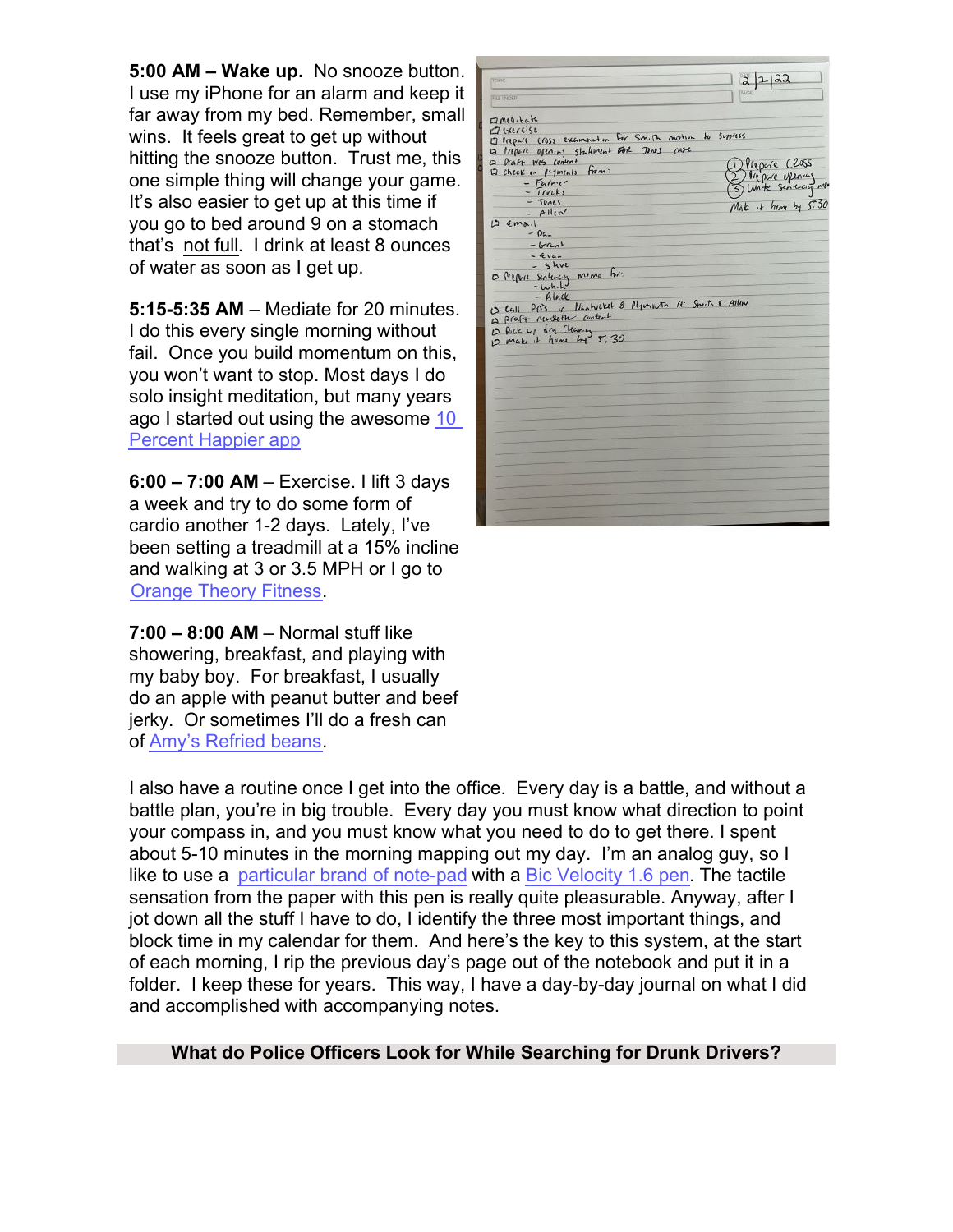Many, if not most, drunk driving arrests start out as simple automobile stops for bad or erratic driving. Once the officer notices any signs of potential impaired driving, like open containers, the smell of alcohol, or red and glassy eyes, the stop turns into a full-blown drunk driving investigation. You must remember that the police can stop (pull over) a car as a result of a civil motor vehicle infraction.

**Learn More**

# **Nate Amendola Defense Case Result**

# **How I Got Two Cocaine Distribution Charges Dismissed**

As the sun rose over the water, I heard my phone vibrate in the chest pocket of my waders. The only people that would be texting me this early were either a fishing buddy with some good intel, my wife, or my paralegal. Heed the call, I said. So, I took my phone out. It was my paralegal. A father had called the office in a panic because his son had been pulled over for speeding, which turned into an arrest after it was learned that the son had two outstanding warrants from 2014 related to cocaine distribution charges.

**Learn More**

## **Recommended Reading**

#### **Island- Aldous Huxley**

In his counterpoint to the classic Brave New World, Huxley explores what the ideal society looks like through the lens of a mystical pacific island called Pala, where the inhabitants are Buddhist and take magic mushrooms. Loved this book. Philosophical and thought-provoking.